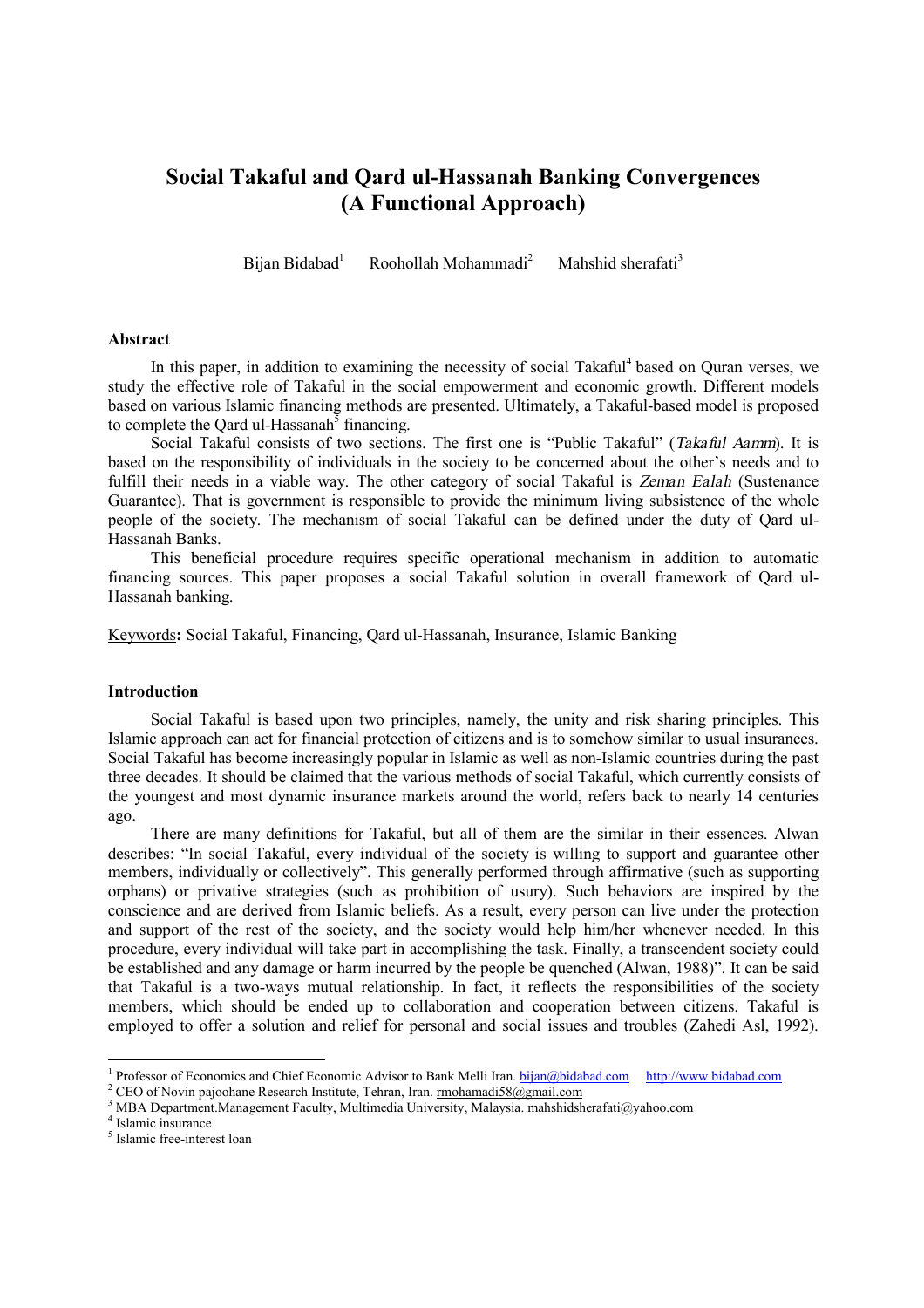Moreover, it is of high importance to note that social Takaful is not merely a simple practice to supply the three basic needs (residence, food, and clothing) but a comprehensible religious concept. In addition, it involves every other physical and spiritual need (Alsabayei, 1998).

Social Takaful is divided primarily to two parts. Public Takaful indicates that everyone in a society is mutually responsible for the vital needs of the others until these needs are sufficiently satisfied. The *Zeman Ealah* (Sustenance Guarantee) is a pledge of government to provide subsistence living conditions for all individuals in the society by supplying the required possibilities through economic activities or direct protection if necessary.

## **Qard ul-Hassanah**

The interpreted concepts about Qard ul-Hassanah from Quran verses are different from its prevailing concept used nowadays. One of the usury-free banking operations is to provide Qard ul-Hassanah loans. Usury-free banking regulations of Iran state, "Qard ul-Hassanah is a transaction in which, the lender delivers a specific amount of his/her property to borrower and borrower will reimburse the lender with the same property or its price". Literally, "*Qard*" means cutting, breaking off, or severing. In Fiqh, it means cutting off a segment of one's property. Jurisprudents consider Qard ul-Hassanah to be valid when the original property is returned to the owner, even though this definition is the same as the "loan" definition in the civil law<sup>6</sup>. Unfortunately, in today's society, the loans accompanied with a surplus have become significantly prevailing and as a result, the usury-free loan has been named Qard ul-Hassanah.

By studying Quran verses, it is realized that Qard ul-Hassanah is an ex gratia payment. In other words, Qard ul-Hassanah in Quran mostly covers the similar subjects as Takaful, and interest-free loan is less concerned in this case. Qard ul-Hassanah has been mentioned in different verses of Quran and all of them come right after the verses that emphasizing on *Infaq<sup>7</sup>*, *Zakat<sup>8</sup>*, *Sadaqah*<sup>9</sup>, or *Qital*<sup>10</sup>. Therefore, we can genuinely interpret that Qard ul-Hassanah is an ex gratia payment from one's property and when considering the literal meaning of "*Qarz*" (loan), it means forfeiting one's body in the path of God, which is inherently good or "Hassan". In the verses of 244 of Surah of Al-Baqarah He says: "**who is he that will**  loan to allah a beautiful loan, which allah will double unto his credit and multiply many times? it is **allah that giveth (you) want or plenty, and to him shall be your return.**" <sup>11</sup> In verse 12 of Surah of Al-Ma'idah, it is said that: "**I am with you if you perform As-Salat (Iqamat-as-Salat), and give Zakat, and believe in my messengers, and honor and assist them, and lend Allah a good loan (Qard)**" 12 . In verses 10-11 of Surah of Al-Hadid, it is stated that: "**And what is the matter with you that you do not**  spend in the cause of Allah? While to Allah belongs the heritage of the heavens and the earth. Not **equal among you are those who spent and fought before the conquest (of Makkah) (and those among you who did so later). They are greater in degree than those who spent and fought**  afterwards. But to all, Allah has promised the best (reward). And Allah is all-aware of what you do. Who is he that would lend to Allah a goodly loan, then (Allah) will increase it manifold to his credit **(in repaying), and he will have a good reward**" 13 . In verse 18 of the same Surah, it is said that: "**Indeed,** 

9 *Sadaqah* is voluntary charity out of compassion, love, friendship (fraternity) or generosity.

<sup>10</sup> *Qital* is battle.

 $\overline{a}$ 

`` «مَن ذَالَّذِي يُقرِضُ اللهَ قَرضاً حَسَناً فَيُضَاعِفَهُ لَهُ أضعَافَاً كَثِيرَهٍ وَ اللهُ يَقبِضُ وَ يَبشطُ». **َ َ ِ ٍ َ َ ي ِ َ**

`` «قَالَ اللهُ إنِّى مَعَكُم لَئِن أقَمتُمُ الصَلَوِهَ و آتَيتُمُ الزُّكُوهَ وَ آمَنتُم بِرُسُلِى وَعَزَرتُمُوهُم وَ أقرَضتُمُ اللهَ قَرضاً حَسَناً». **ُ ِ َ َ َ ا َ َ َ ِ ِ َ َ** `` «وَمَا لَكُم اَلَّا تُنفِقُوا فِى سَبِيلِ اللهِ وَلِلَّهِ مِيرَاتُ السَّمَاوَاتِ وَالأرضِ لايَستَوِى مِنكُم مَن أنفَقَ مِن قَبلِ الفَتحَ وَ قَتَلَ أُولَئِكَ اَعظَمُ دَرَجَهً مِنَ الْفَقُوا مِن بَعدِ وَ **ِ ِ َ َ َ َ َ ِ ِ ِ ل َ ِ َ ِ ِ َ َ َ َ ِ ً َ ِ ا َ َ َ َ َ ِ ا َ** قَاتَلُوا وَكُلًّا وَعَدَ اللهُ الحُسنَى وَاللهُ بِمَا تَعمَلُونَ خَبِيرٌ \*مَن ذَا الَّذِى يُقرِضُ اللهَ قَرِضَاً حَسَناً فَيُضَاعِفَهُ لَهُ وَ لَهُ اَجرٌ كَرِيمٌ». **َ َ َ ب َ َ َ ا َ ِ**

 $6$  Article 648 of the civil law defines loan as a transaction, in which one party grants a determined amount of his/her property to other party. In return, the other party shall return the exact amount and quality to the first party and if failing to do so, shall reimburse the money equivalent of its price when lending.

<sup>7</sup> *Infaq* means charity, simply to please God without expecting any favor in return.

<sup>&</sup>lt;sup>8</sup> *Zakat* is what purifies; it is the giving of a fixed portion of one's wealth to charity, generally to the poor and needy.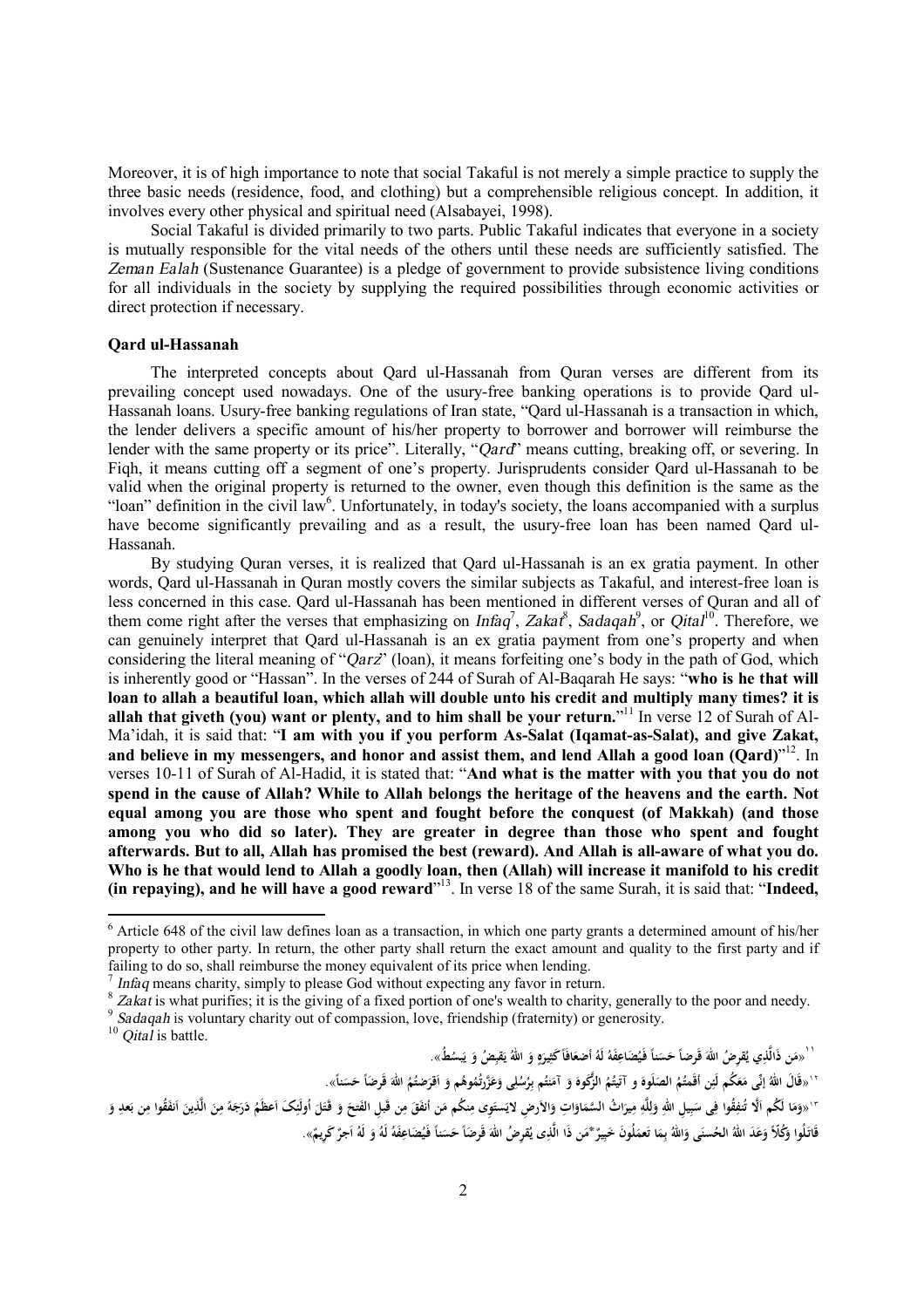## those who give Sadaqat (i.e. Zakat and alms, etc.), men and women, and lend to Allah a goodly loan, **it shall be increased manifold (to their credit), and theirs shall be an honorable good reward**. 14"

According to the above-mentioned facts, it can be expressed that Qard ul-Hassanah can be interpreted as devotion of property and life and it does not necessarily reflect the meaning of "loan". Maybe, using the word "Good Loan" will have less impact on the religious basis of Qard ul-Hassanah as Quran states.

## **Social Takaful, Qard ul-Hassanah, and Insurance**

Allocation and equipping of resources in social Takaful is different from prevailing Qard ul-Hassanah and social security. Usury-free banking regulations in Iran explain that a Qard ul-Hassanah loan satisfies specific requirements of individuals, including marriage, dowry provision, treatment expenses, house repairs, education subsidies, and subsidies for construction of houses in rural regions. It should be stressed that even in this framework; the concept of Qard ul-Hassanah is more compatible with Takaful rather than loan.

When compared to common Qard ul-Hassanah (good loan), in Takaful, the entire resources and services are provided free of charge and as an ex gratia payment and they do not require any collateral. In fact, in Qard ul-Hassanah, exactly the same resources as that loaned must be returned; thus, it does need collateral. In contrast, in social security, an individual plans to invest for receiving resources in future, and in other words, the person him/herself acts as both the supplier and consumer of resources.

## **Social Takaful in Islam**

Bidabad (2003) summarizes all aspects of Islamic Takaful as the following items:

- 1- The "Sustenance Guarantee", which is mainly used for financial needs of individuals, can be considered as a duty of Islamic government according to verse 58 of Surah of Taubah:<sup>15</sup> "**And among them are some who accuse you (O' Muhammad!) regarding the distribution of the alms. If they are given a part, they approve, but if they are not given, they become angry!**" And this can be happened when you pay the alms (*Sadaqah*) to the needy. Various verses about Qard ul-Hassanah basically refer to obligation of government such as *Ibahah*<sup>16</sup> or *Istihbab*<sup>17</sup> of those who grant Qard ul-Hassanah.
- 2- Regarding the government's responsibility to provide housing, Imam Ali states in his order to Malik Ashtar: "I command you and every other governor that before spending the collected taxes, specify a portion for development and construction. Firstly, prepare the land and then, begin to sow and harvest. Firstly, construct a house and then, reside in there. I would like your territory to be developed and civilized. I like the hovels of the poor and cottages of farmers to be lit with wealth and happiness."
- 3- Regarding the support for marriage, we can mention the story of a young poor masturbative man, who was brought to Ali. He told Imam Ali that nobody gives me his daughter to get married and I am also jobless. Ali spoke to the attending people: "Who would give his daughter to this young man?" A man responded positively. Again Imam Ali said: "Who would give him a job?" And again another stated that he would provide that. Then, Ali chastised the young man and after that, he sent the man to get married and employed
- 4- The aforesaid story can be taken into consideration as the responsibility of every Islamic government to provide job for every individual of the society.

ُ ْ `` «اِنَّ الْمُصَّدِقِينَ وَ الْمُصَّدِّقَاتِ وَاَقْرَضُوا اللَّهَ قَرضَاً حَسَناً يُضَاعَفُ لَهُم وَ لَهُم اَجْرٌ كَرِيمٌ». **َ ا َ َ َ ِ ا َ َ** ١٥ **ِت** « **ي ال َّصَدقا َك ف ُ ز لمِ َن ي ُم م ِنه م و** .» **ِ َ َ**

 $\overline{a}$ 

<sup>16</sup> *Ibahah*: Principle of permissibility.

<sup>&</sup>lt;sup>17</sup> *Istihbab*: Principle of recommendatory.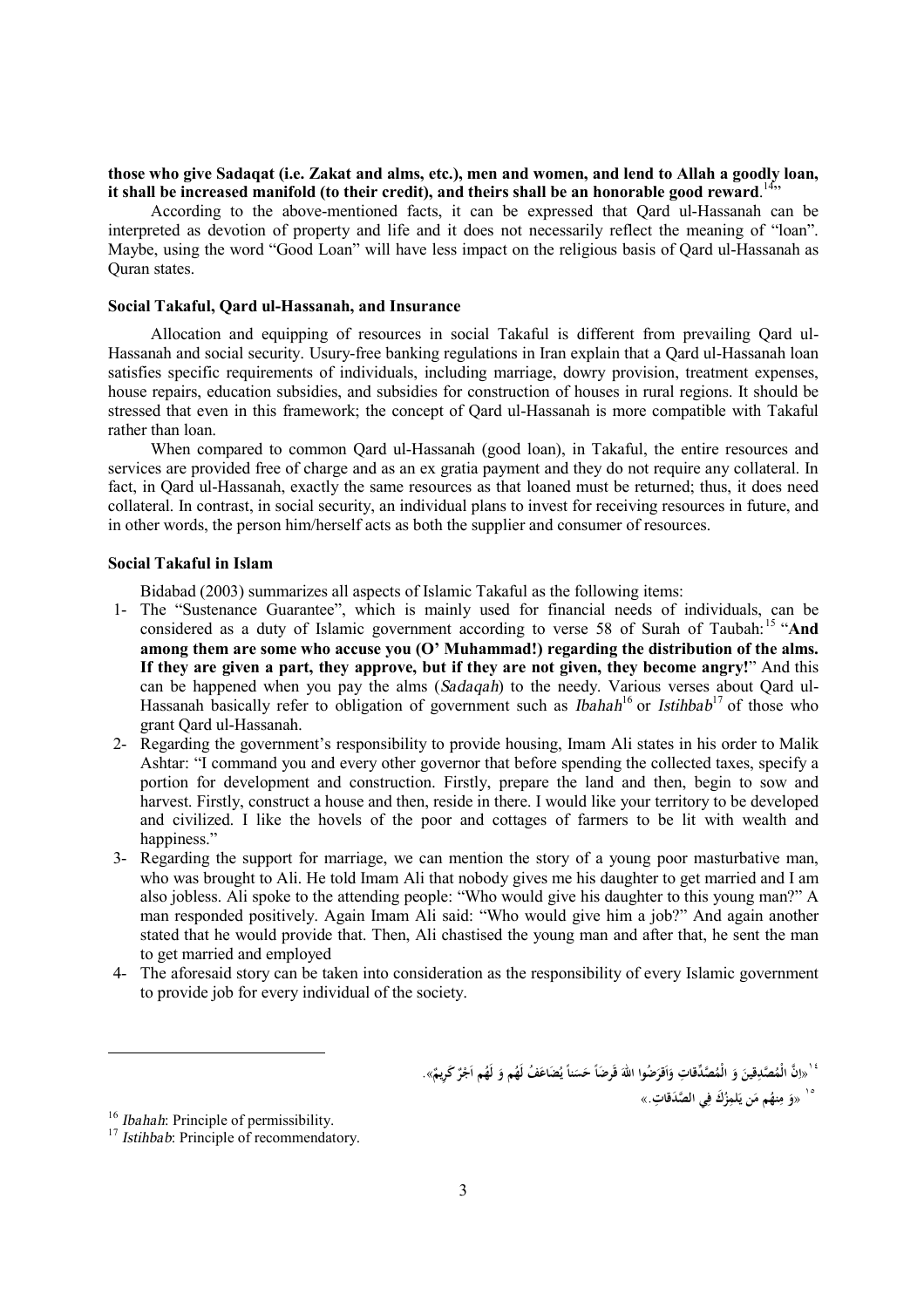- 5- Moreover, regarding the need for education, consultation, and training, Ali stated to his governor, Malik Ashtar: "A governor is like a patriarch (chief) of the family, who must observe the faults and dysfunctions of the family as his own."
- 6- In addition, with regard to the need for health and treatment services, all the aforesaid in this section can reflect the responsibility of the government to satisfy such needs. God is the healer, and his Caliph (substitute) on the earth is as well. On the other hand, the rule of obligations and binding promises $18$  can verify this issue.
- 7- Based upon the order of Ali to Malik Ashtar, it is of the Islamic governor's responsibility to satisfy the need for caring of the needy people: "Beware of the heartbroken poor and needy, with grim luck; the ones that son of Abutalib (me Ali) is always thinking of and concerned about them. God has entrusted them to you, O' governor and sovereign!. Woe if you ever forget their agony or woe if you ever are deprived from the maintaining celestial throne of God."
- 8- With respect to the requirements for assisting in the times of danger and urgency, Ali states to Malik: "If an event occurs to ruin the life of Egyptian farmers, for example, if it does not rain any longer, or if Nile no longer have its beneficent floods, or if the farms are dried and abandoned, and if farmers become poor and needy; it will be the responsibility of the governor to order his tax and financial authorities to decrease taxes from the public and ranchmen. You may wonder that if it depletes the treasury of Egypt and shall harm your administration, but I know the interests of the Islamic state better than anyone does. I have to repeat: "my state with all of its assets is determined to develop the country and I must emphasize even more clearly that Ali is totally bounded to provide welfare for Islamic nation."
- 9- In order to provide the need for food and nutrition, it is said in verse 184 of Surah Al-Baqarah: "**And**  for those who can fast but with difficulty (e.g. old people, etc.), they have (a choice either to fast **or) to feed a miskin (poor person) (for each fasting day).**" <sup>19</sup> In other words, taxes that must be directly paid to *Bayt-al-mal*(treasury) can be used for feeding poor people. *Kafarat* can be also paid by feeding poor people as stated by Surah of Ma'idah, verse 95: "**or by way of atonement, the**  feeding of the indigent; or its equivalent in fasts: that he may taste of the penalty of his deed".<sup>20</sup>
- 10- The responsibility of Islamic government to recognize the right of protest and the right of wronged to stand against the aggressor is mentioned in the verse "**to those against whom war is made, permission is given (to fight), because they are wronged;- and verily, allah is most powerful for their aid**". <sup>21</sup> This permission can actually satisfy the existing demand in the society. It should be mentioned that if the Islamic government fails to provide it, it will be the duty of every citizen to provide such a service.
- 11- Regarding the duty of government to support people for obtaining their rights and exacting justice, Imam Ali states to Malik Ashtar: "O' son of Harith! Do not deem that God is neglectful, as he is always observing for the succeeders, listens carefully to the screams of his servants, and does not relinquish the slightest injustice from the greatest people. Do you know what the most popular attribute is for a ruler on all circumstances? That (is) for him to be always moderate and mild, and his justice to be like a cloud of mercy casts its shadow across the country, and makes the best effort to content his subordinates." Therefore, the task of Islamic government would be to assist in exacting justice, as the verse states (Surah of Nisa, Verse 59): "**O' you who have believed! Obey Allah, and**

 $\overline{a}$ 

حَيْرٌ لَّكُمْ إِن كُنتُمْ تَعْلَمُونَ» **ْ ْ إ ْ ل**

`` «أَوْ كَفَّارَةٌ طَعَامُ مَسَاكِينَ أَو عَدْلُ ذَلِكَ صِيَامًا». **َ ِ َ َ َ ْ**

`` «أَذِنَ لِلَّذِينَ يُقَاتَلُونَ بِأَنَّهُمْ ظُلِمُوا وَإِنَّ اللَّهَ عَلَى نَصْرِهِمْ لَقَدِيرٌ». **ْ ِ َ إ َ ِ ِ َ ِ ِ**

<sup>&</sup>lt;sup>18</sup> This rule is much referred in Maleki Fiqh, and states that if someone promises something, he must carry it out. However, it is reasonable too.

<sup>&</sup>lt;sup>١٩ </sup> - «أَيَّامًا مَّعْدُودَاتٍ فَمَن كَانَ مِنكُم مَّرِيضًا أَوْ عَلَى سَفَرٍ فَعِدَّةٌ مِّنْ أَيَّامٍ أُخَرَ وَعَلَى الَّذِينَ يُطِيقُونَهُ فِدْيَةٌ طَعَامُ مِسْكِينٍ فَمَن تَطَوَّعَ خَيْرًا فَهُوَ خَيْرٌ لَّهُ وَأَن ت **ي َ َ َ َ ْ ِ َ َ ْ ً ِ َ ً ِ َ ِ َ َ ل ْ ً ْ**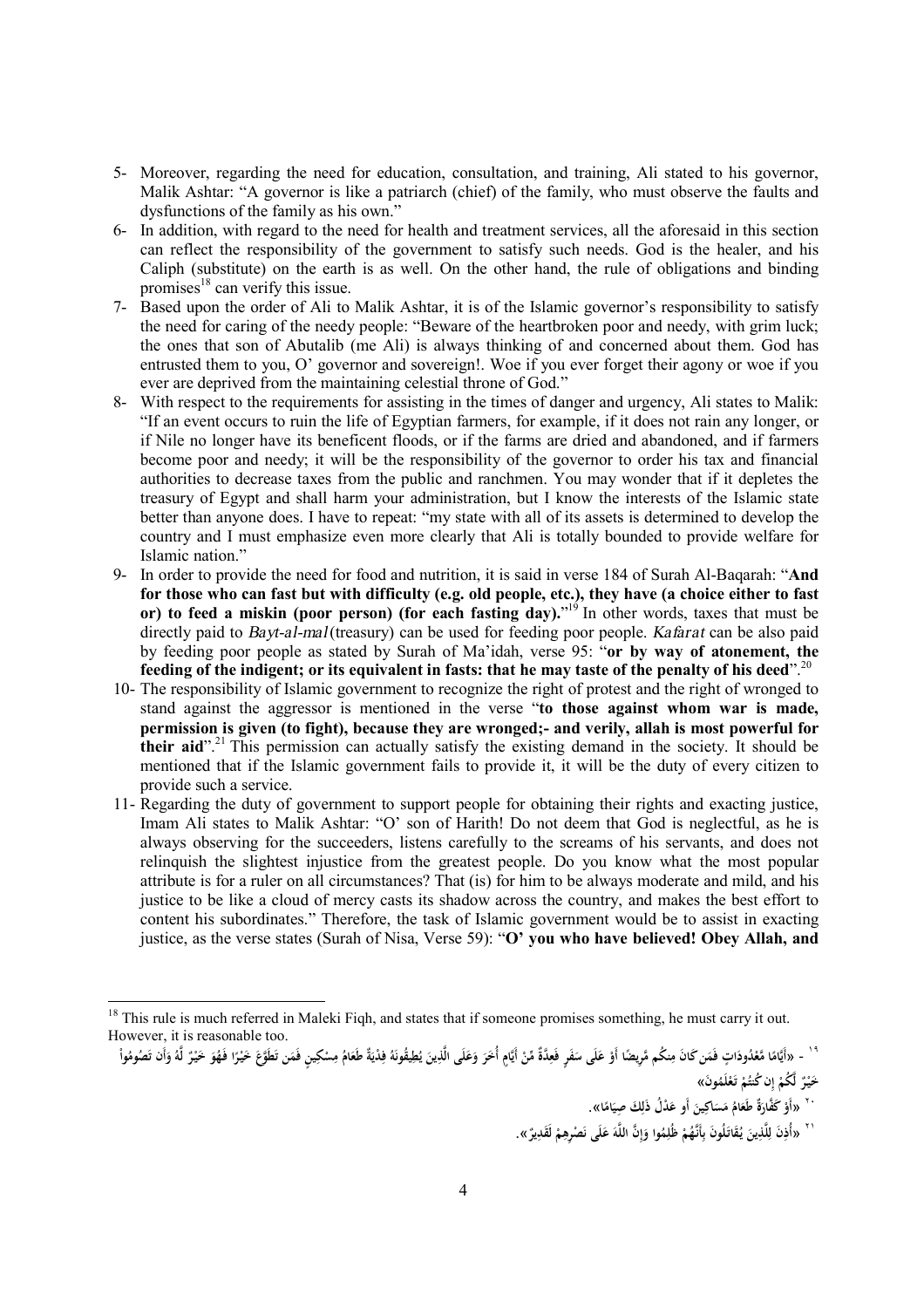**obey the messenger and those of you who are in authority; and if you have a dispute concerning any matter, refer it to Allah and the messenger**" 22

- 12- The responsibility of the Islamic government in supporting the minor without a guardian is cleared by the verse (Surah of Zoha, verse: 9):<sup>23</sup> "**Therefore, as for the orphan, do not oppress (him)**"; Also as narrated from the Prophet: "I am the guardian of every Muslim. If someone leaves a heritage, it should be his heirs'. But if he leaves a debt or an orphan behind him, it will be my responsibility."
- 13- Regarding the pension of the retired, elderlies and disabled people, we can refer to the important duty of fidelity, compassion, and religious mercy. Moreover, there is a story about Ali that follows: Ali saw a beggar and asked: who is he? They said: He is a Christian. He said: When he was young, you made him work, and now that he is old and feeble, you ignore him. Pay him from the *Bayt-ul-mal*  funds.
- 14- For supporting those who require support, Ali states: "Woe that every of you see one of his relatives in need and do not try to assist him." Surely, this is also true with the Islamic government. In the letter to Malik Ashtar, he states: "O' Malik! Be kind and look at your citizens with compassion and talk to them with a heart full of mercy."
- 15- For providing relief for problems, Ali states to Malik "Do solve the problems of your citizens".
- 16- For preparing desirable social norms and traditions, Ali said to Malik: "O' Malik! Do not refuse the traditions left by the predecessors of Islam and never prevent the citizens from following their own admirable and accepted norms and habits."
- 17- For supplying apparel, we only mention this narration that "Clothing is necessary for every human"<sup>24</sup>.

According to the verses and narrations expressed with respect to social Takaful, we now continue to consider the mobilization and allocation of resources:

#### **Mobilizing the Resources in Social Takaful**

Mobilization of resources is to utilize any necessary tool by the Islamic society in order to wipe out the poverty and inequality and to relieve social disturbances and establish a developed society. Mobilization of resources in Takaful is considered as a duty of government, while the motivation of an individual in participating in task is merely out of kindness. The tools used in this section are provided in the following (Bidabad, Mohammadi 2011):

The government, philanthropists, charity organizations, welfare and security organizations, relief foundations must protect needy peoples through the targeted subsidies, *Kaffarah*<sup>25</sup>, *Zakat*, *Khums*<sup>26</sup>, *Infaq*<sup>27</sup>, endowments, wills, property of the deceased people, blood money for the deceased people, spoils of war, charitable dedications, sacrifices, tributes, inheritance without the heir, *Jazyah*<sup>28</sup>, anonymous property, *Infal*<sup>29</sup> and *Rakaz*<sup>30</sup>, *Berr* and *Ihsan*<sup>31</sup>, financial penalty of the convicts, illegitimate confiscation, smuggled and usury assets.

> ``` «يَا اَيُّهَاالَّذِينَ آمَنُوا اَطِيعُوا اللَّهَ وَاَطِيعُوا الرَّسُولَ وَ اُولِى الأَمرِ مِنكُم فَإن تَنَازَعتُم فِى شَىءٍ فَرُدُّوهً اِلَي اللهِ وَ الرَّسُولِ». **َ َ َ ا َ َ ٍ ِ َ َ ِ ِ ا ً**

> > **ََّما** <sup>٢٣</sup> **َ «فَا ِ الي ت قهر» َ يم فَ لات َ َ**

٢٤ **: إنسانٍ ّ ِّ ُكل لَي ةُ َفـع و َلْكِس ا ا ّ َم ا َ َ ْ**

 $\overline{a}$ 

<sup>&</sup>lt;sup>25</sup> Payments as atonement for certain sins.

 $26$  One-fifth of income that a person acquires and must pay as Islamic tax.

<sup>&</sup>lt;sup>27</sup> *Infaq* means payment just to please God without asking for any favor.

 $28$  Per capita tax, levied on non-Muslim citizens.

<sup>&</sup>lt;sup>29</sup> Anonymous properties

<sup>&</sup>lt;sup>30</sup> Ore mine etc.

<sup>&</sup>lt;sup>31</sup> Compassion.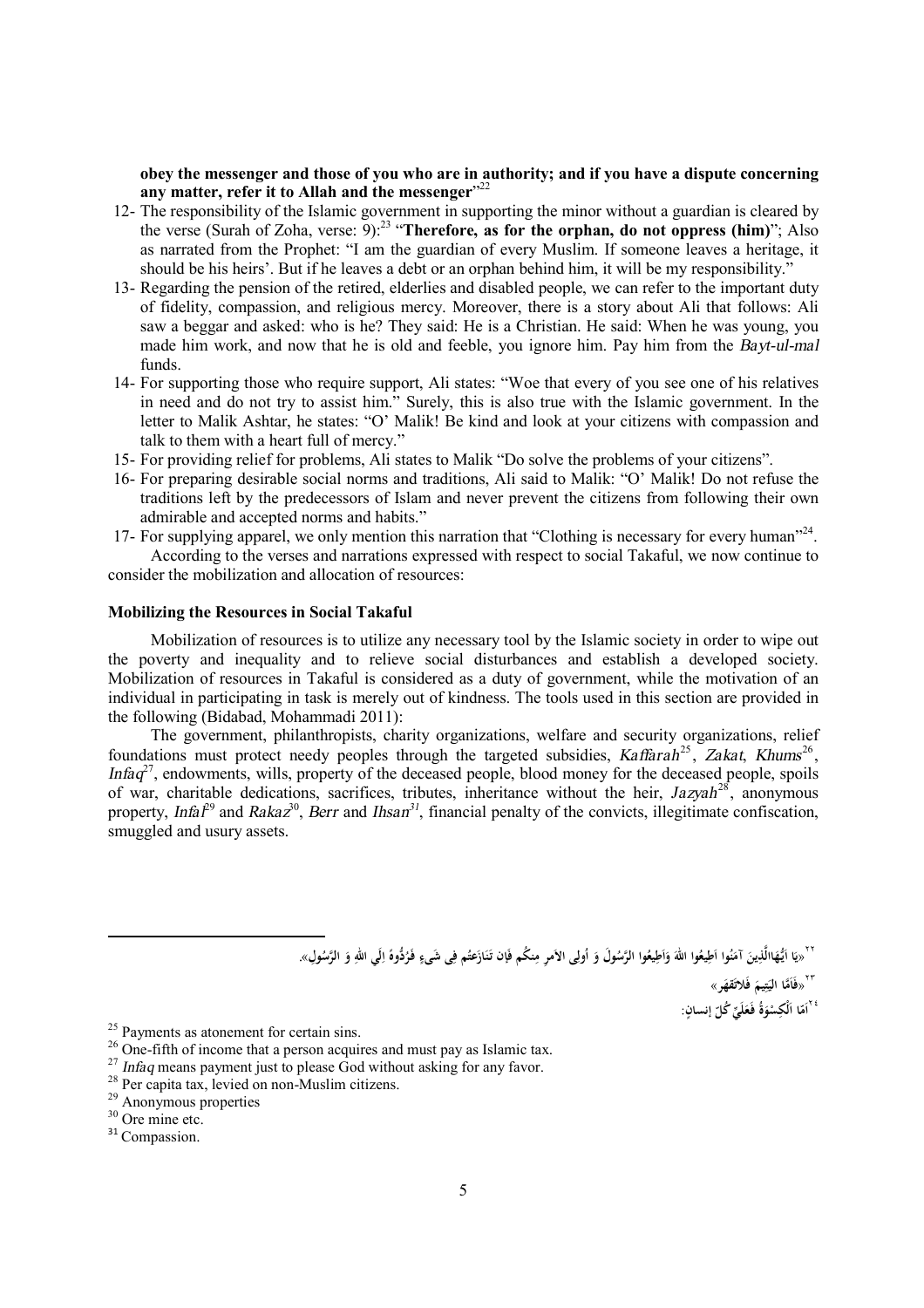#### **Allocation of Resources in Social Takaful**

Allocation of social Takaful resources refers to consumption of assets, which is resulted from this system. They are mainly used to supply the minimum subsistence through social Takaful insurances. It should be mentioned that in this system, the entire services are provided free of charge and as ex gratia payments and there would be no need for collateral. These insurances include the following 17 categories (Bidabad, 2003, 2010, 2012, 2014):

- 1- Financial Insurance: Financing needy people including bankrupts.
- 2- Housing Insurance: No person shall live without a shelter. The housing insurance shall provide the minimum housing requirements for the public. It should also provide the financial capability for repairing houses.
- 3- Marriage Insurance: Providing suitable conditions for marriage and removing the existing obstacles for marriage.
- 4- Occupation Insurance: Any person has the right to have a job and thus, this insurance is obliged to provide them with one. In contrary to unemployment insurance, which pays monetary amounts, this insurance offers the individual a job.
- 5- Education Insurance: Every individual in the society must have the means and teachers to advance to any degrees of education that s/he may desire.
- 6- Treatment Insurance: All individuals in the society when becoming ill are insured and hygienic conditions are provided for them.
- 7- Caring and Nursing Insurance: Any disabled or incapable individual in the society is liable to receive adequate care and nursing when needed.
- 8- Accidents Insurance: Any person, who is subjected to natural or unnatural accidents, shall receive the supports from this insurance.
- 9- Food Insurance: Covers the nutrition needs of the individuals in the society. Hence, no person shall remain hungry. Based on this insurance, the minimum food requirements must be easily accessible.
- 10- Self-Defense Insurance: Any person has the full right to protest and stand against the aggressors. At the present time, prosecution institutes and judicial courts are the definitions of this insurance.
- 11- Attorney Insurance: Assisting any individual in demanding justice is of the obligations of this insurance.
- 12- Orphans Insurance: Providing orphans as well as little children without guardian with living conditions and supporting their rights can be done by this insurance.
- 13- Retirement and Disability Insurance: The people who have become incapable because of their age, disability, or disease, and cannot temporarily or permanently function in their job are hereby insured.
- 14- Guardianship Insurance: Taking the guardianship of all unattended individuals, widows, old people, mentally unstable or incapable persons, and such are covered by this insurance.
- 15- Relief Insurance: Providing the solutions for disabled people in all their social affairs is amongst the obligations of this insurance.
- 16- Cultural Insurance: Assisting the individuals, failing to uphold their socially accepted norms and traditions are upon this insurance.
- 17- Clothing Insurance: No person shall live without appropriate clothing. Supplying the minimum clothing is of the responsibilities of this insurance.

To clarify more in detail, the main users of social Takaful insurances include all susceptible or deprived classes of the society as follows (Bidabad, 2010, 2012, 2014):

The needy, homeless, poor, distressed, bankrupt, indignant, diseased, blind, disabled, prostrated, bedridden, vagrant, captive, prisoner, wonderer, orphan, unattended infant, old, indebted, damaged, unintentional criminal (who should pay the penalty or blood money), and those who entitled to receive alimony but they do not.

# **Strategies for Support and Custodianship**

Currently, social security plans have three major strategies: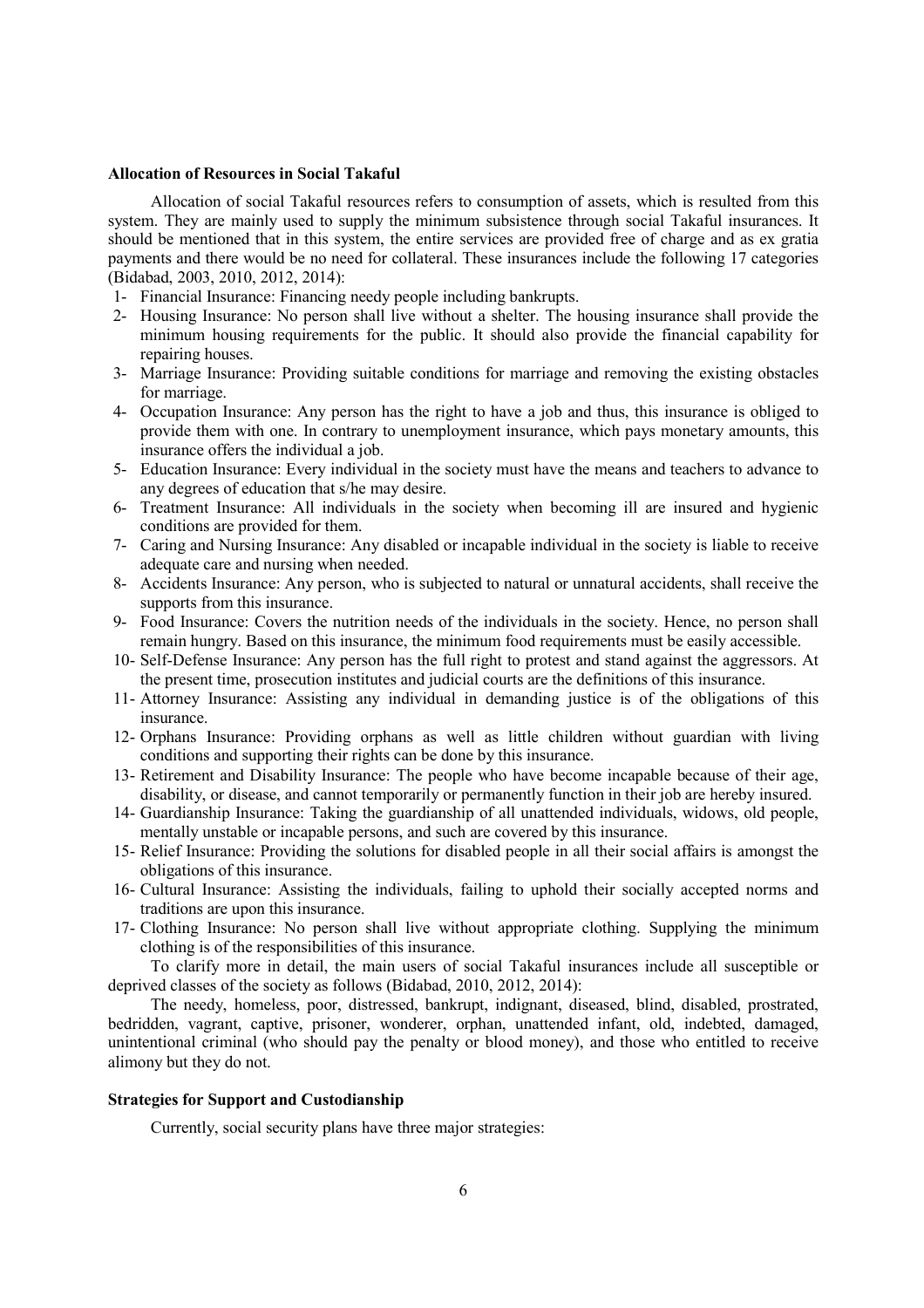A) Insurance Strategy: These strategies are mostly based upon the occupation of individual in the society; and include social insurance, emergency fund and employer's liability. This strategy leads the insurance system to cover those who are employed. The insurance system has two sections in this part: Traditional insurance and Takaful insurance.

In traditional or common insurances, insurance is an approach to transfer the risk, based on which an organization trades the uncertainly and ambiguity for conclusiveness and assurance. One party agrees to pay a predetermined amount as premium and in return the insurance company is obliged to compensate any damage/loss occurred if it meets the scope of policy criteria.

Some jurisprudents have objections to this characteristic of insurance, in which a determined loss is traded for an undetermined loss and consider it as a case of "*Gharar* <sup>32</sup>", which is impermissible in *Fiqh*.

In order to solve this problem, Takaful insurances do not bear any risk transfer between in insurer and the insured. Instead, risks are distributed based on mutual collateral (guarantee) of the participants. In this plan, the agent (insurer) is obliged to collect the premium from the participants and if any damage/loss is incurred to the any of the members, it should compensate him/her with an appropriate replacement.

During recent years, various companies have been established in Islamic and non-Islamic countries based on Takaful, which have signed many Takaful contracts with agent or insurer based on Takaful models.

Takaful contract can be considered as the most important difference between Takaful insurance and common insurances. Being ambiguous and indeterminate is the nature of risk. Any transaction in *Fiqh* will be considered null and void if the subject of transaction is ambiguous. Therefore, Takaful contract cannot be considered as a simple "sales contract". Ambiguity should be eliminated from any part of a Takaful contract. These parts include the price, method, quantity, and the due date for payment, contract terms, and similar issues.

In general, there is no single operational model for Takaful companies. In fact, any country has its own suggested model. The most important models in this field are *Mudharabah* (trade participation), *Wakalah* (agency), and the combined models (Khan, 2008):

*Mudharabah* **Contract (trade participation):** An agreement between a provider of capital (rabb*ul m*al), who provides the capital for a business and entrepreneur (*mudharib*), who manages the business and brings his expertise and experience. Under this contract, the final profit should be shared between the parties according to a pre-agreed ratio, while any loss should be solely beared on capital provider. In Takaful contracts based on *Mudharabah*, the insured party provides the capital to the agent of Takaful (insurer). This model is mostly employed in the Southeast Asian countries (e.g. Malaysia, Indonesia, etc.).

**Wakalah (Agency) Contract:** A contract for appointment of an agent, in which a person appoints another one to act on his behalf. This appointment of agency can be for a determined business or performed on a general basis. The agent can demand a specific amount in compensation of the services rendered (which is called premium in common insurances). This model is generally appropriate for Takaful insurance of products.

**The Combined Model:** This mode is a combination of *Wakalah* and *Mudharabah* models and is widely used in the members of Cooperation Council for Arab States of the Persian Gulf.

B) Supporting Strategy: These strategies are based on the citizenship or residency and are public. They include social assistance and services. This system is mostly dependent on the government subsidies and credits (public budget) and encompasses susceptible classes of the society.

C) Relief Strategy: These strategies, including public, governmental, and sometimes international reliefs, are mainly related to natural disasters such as flood, earthquake, widespread fires, as well as unnatural disasters such as war, chemical explosion, and housing problems of refugees (Panahi, 1999).

The supporting system covers vulnerable classes of the society (classified as aforesaid), who are unable to provide living conditions for themselves or for their family due to a variety of reasons. Currently in Iran, the State Welfare Organization and Imam Khomeini Relief Foundation bear the major

 $\overline{a}$ 

 $32$  An unknown fact or condition in the contract. For instance, a fact, a condition of a contracting party, an asset in the contract, an asset price, whichever is unknown, makes a contract null and void.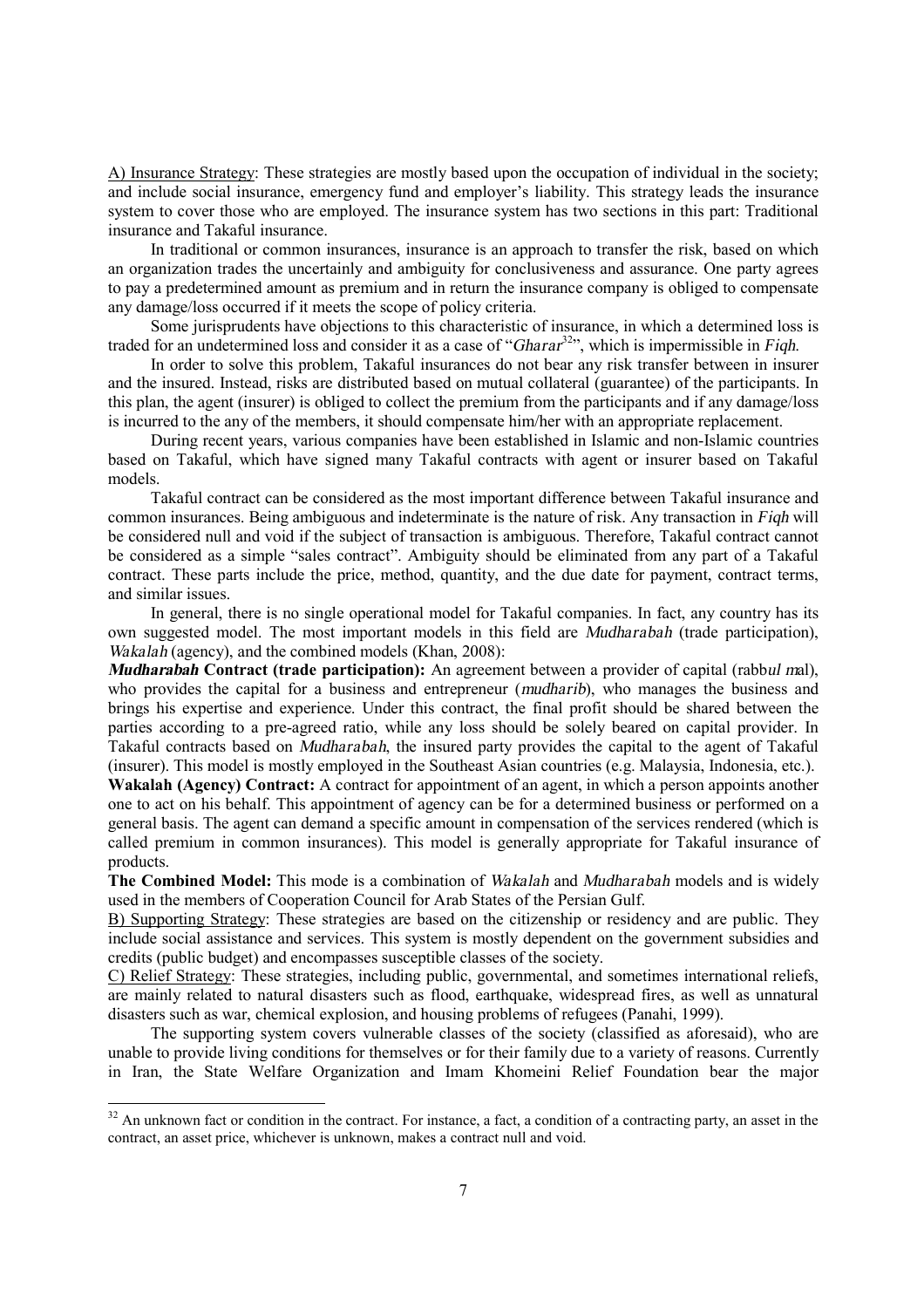responsibility towards supporting vulnerable classes of the society. Responsibilities and tasks of these organizations are to mobilize and allocate resources for social Takaful.

#### **Convergence of Qard ul-Hassanah Banks and Supporting Organizations in Social Takaful**

Qard ul-Hassanah is amongst the binding possessory transactions and it literally means to cut off. A person who cuts off a part of his/her property in order to lend it to another is called "*Moqred*" or the lender, and the one who accepts this property is called "*Moqtared*" or the borrower. According to Article 648 of the civil law, *Qard* is a transaction in which one of the parties grants a determined amount of his/her property to the other party and the other party shall return the exact amount at the same quality to the first party and if failing to do so, shall reimburse its money equivalent at the time of loaning. Therefore, the sums deposited in banks as Qard ul-Hassanah are actually considered as the bank's own capital and the obligation of bank regarding its customers as *Moqtared* is to return the exact property. In fact, banks must return these sums as soon as the customer requires them.

Qard ul-Hassanah banks and institutes have been specialized in financing the needy in the society and this is one kind of Takaful and social assistance. On the other hand, the activities of supporting organizations such as State Welfare Organization and Imam Khomeini Relief Foundation are of the same orientation. Therefore, in this part, in order to converge Qard ul-Hassanah banks and institutes and support the organization in social Takaful, we have offered a model to facilitate social Takaful, as illustrated by Figure (1):